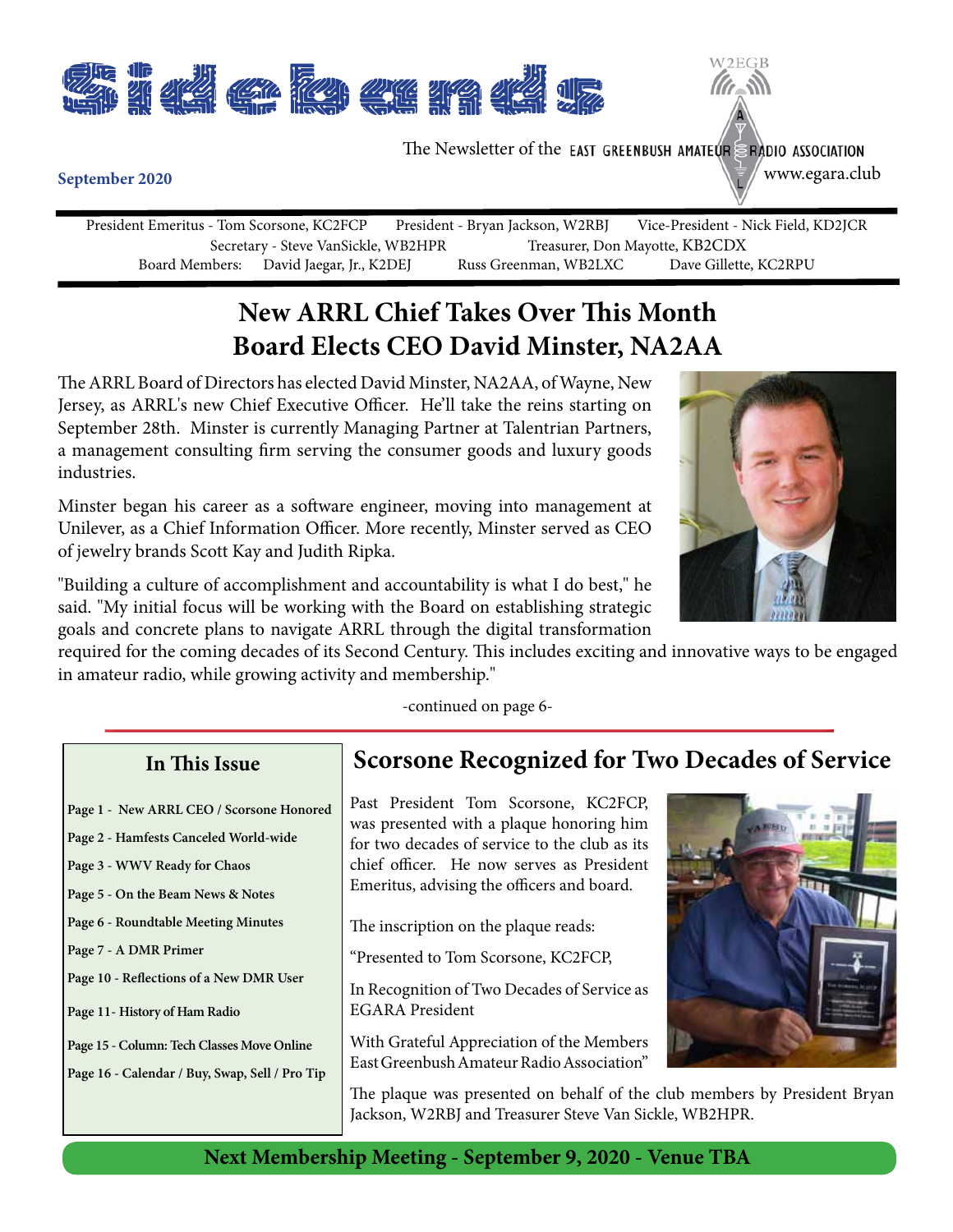# **Hamfests Canceled Worldwide Due to Covid-19 EGARA Looks to Next Year**

EGARA was far from alone when it decided not to hold its Hamfest 2020 because of Covid-19. Clubs across the country and around the world were also forced to cancel their events this year.

The Japan Amateur Radio League (JARL) has announced the cancellation of several amateur radio events planned for last spring because a government policy requesting that events be canceled or postponed, saying "events that attract large numbers of people have a large risk of infection." Affected events included the West Nippon Ham Fair on March 8, the Chugoku Regional Amateur Radio Direction Finding Competition on March 15, and the Kagawa Ham Festival on March 22.

West Nippon Ham Fair organizers said they considered postponing the event for 6 months, but concluded there was no certainty that the coronavirus situation would be resolved by then.

In England, the Wythall Radio Club decided to cancel its hamfest as well. "As a responsible club, we have taken this step to minimize any risks to the expected 400+ visitors and traders from the COVID-19 virus, due to the uncertainties regarding the spread of the virus," the club said.

Across the United States, plans for dozens of Hamfests were shut down, with the cancellations posted on the ARRL website, including EGARA's. The club moved its Hamfest date from May to August 29th, but the continued spread of Covid-19 forced that date to be abandoned as well due to liability concerns which made the grounds of the East Greenbush Fire Department unavailable.

"We will continue to promote the many sponsors who had agreed to participate in this year's Hamfest and honor our commitments to them as sponsors of Hamfest 2021," said club President Bryan Jackson, W2RBJ. "We have securely stored the \$3,500 worth of prizes they donated and will have them on hand for next year's giveaways and raffles."

# *EGARA Hamfest Sponsors*

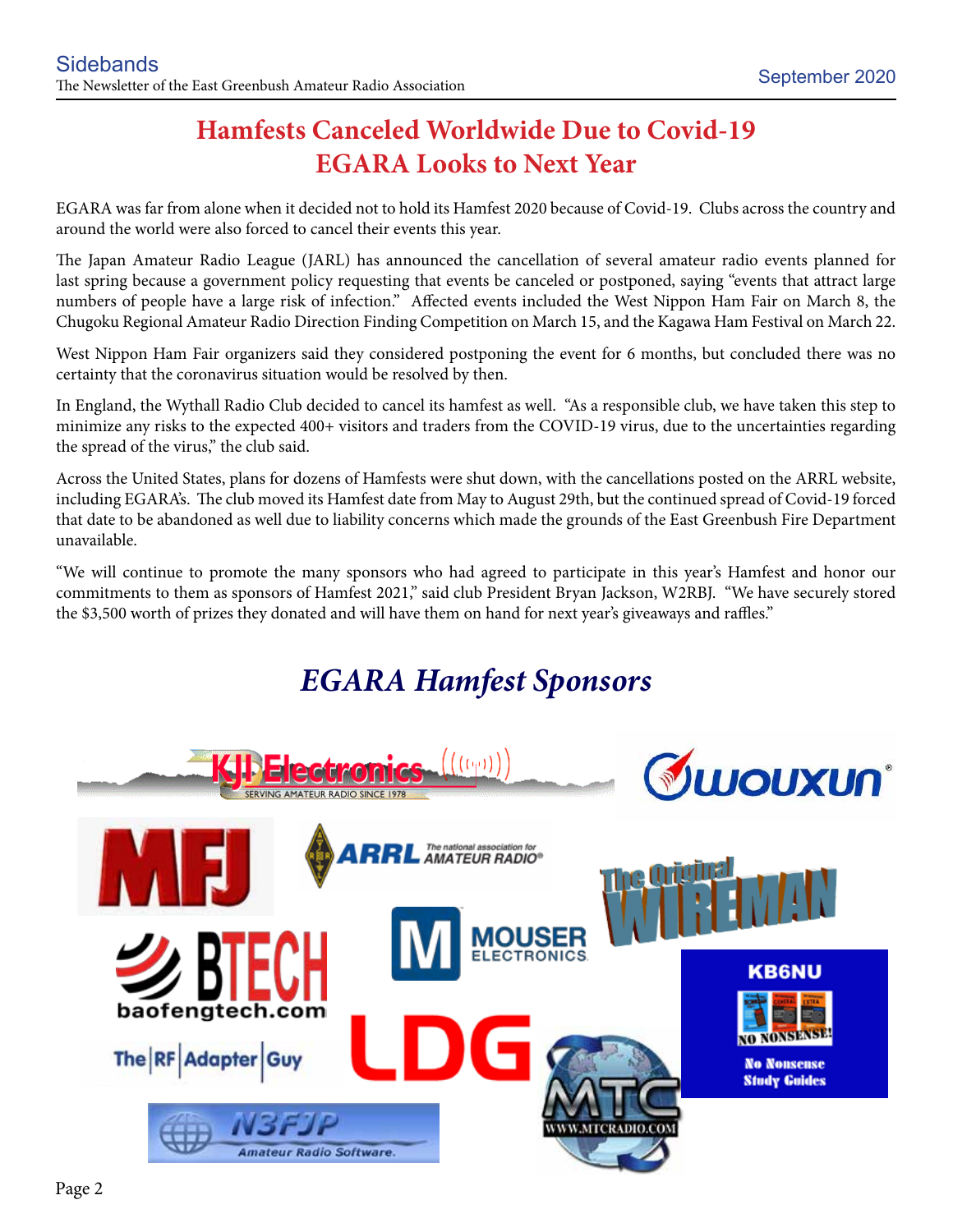# **WWV/WWVH Stand Ready to Fight Global Chaos**

They'd be joined by their partners in the Military Auxiliary Radio System

By James Careless, Radio World Magazine

It may seem improbable that two radio stations that announce the time could end up being world-saving superheroes. But one day Colorado shortwave station WWV and its sister station WWVH in Hawaii may do just that.

The reason: If a massive solar coronal mass ejection from the sun ever supercharges the earth's ionosphere, the resulting power surge would overload satellites and ground-based digital communications systems. The Internet would be just one of the casualties: This planet's unshielded electronics could be fried.



Actually, the right term is not "if " but "when." In 1859, a massive solar flare hit the atmosphere; it was named the Carrington Event after UK astronomer Richard Carrington, who spotted the flare and deduced what was coming. The resulting nighttime auroras were so bright that sleeping miners in the Rocky Mountains woke up and made breakfast.

At the time, telegraph networks in North America and Europe were the only electronics in widespread use, and the Carrington Event flare definitely affected them. The current induced into the telegraph wires was so strong that some operators received serious shocks. Others discovered that they could send and receive Morse Code over the network, without having to connect power sources to it.

In our modern world, a Carrington Event-sized solar storm "could lead to power loss for a period of weeks or more," according to a 2013 analysis prepared by Lloyd's of London and Atmospheric and Environmental Research.

"This would cause major disruption to transport, food supplies, emergency and hospital services … It is also likely that financial markets (especially as the financial sector is generally concentrated in the areas most at risk i.e. the northeast of the U.S.) could be significantly disrupted by a severe space weather event."

When the next Carrington Event-sized solar storm hits the Earth, WWV and WWVH will step up to quell the chaos. The reason: Not only do WWV and WWVH's powerful shortwave radio signals easily cover North America and much of the world, but the facility has a generous supply of diesel standby generators, screened/shielded facilities to protect equipment from power surges and a robust, non-digital transmission infrastructure.

"Quite frankly, much of our equipment is tube-based analog technology," said Glenn Nelson, an electronics technician at WWV and sister time code station WWVB. "This mean it is less vulnerable to power surges damage than digital equipment."

#### **With Assistance from MARS**

WWV and WWVH won't be the only superheroes working to bring order back to a world blasted by a solar storm (or a man-made electromagnetic pulse; either will do). The stations will be joined in their efforts by their partners

-continued on page 4-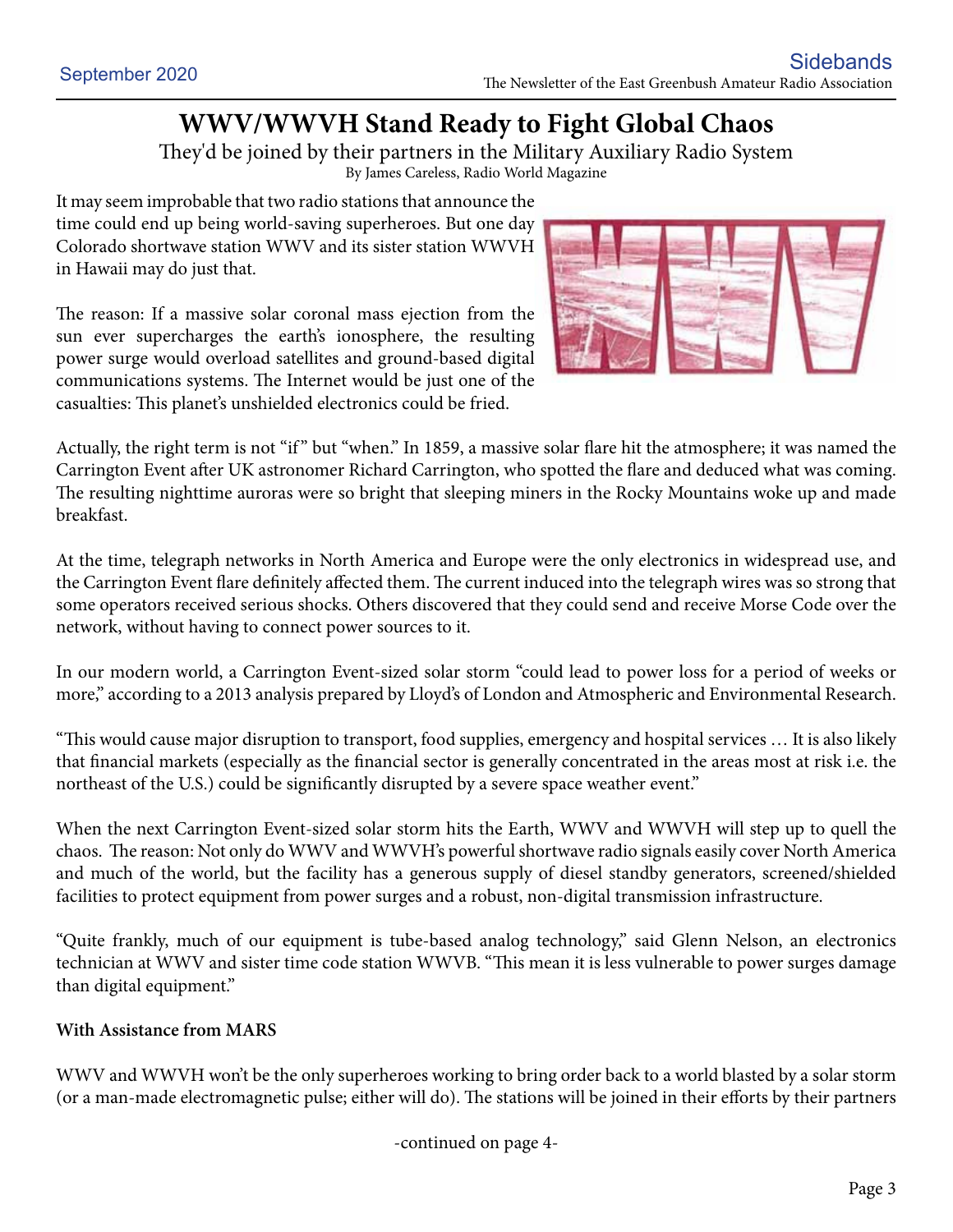#### **WWV Ready to Save the Day...** continued from page 3

in the Department of Defense Military Auxiliary Radio System. MARS members are amateur radio volunteers trained and certified to operate on DOD frequencies using military messaging protocols in order to communicate with the U.S. military.

MARS was established by DOD back in 1925, to enlist the help of hams during man-made and natural disasters, and to serve as trained pool of radio operators to support the military.

"It is always difficult to coordinate rescue officials and volunteers when there is a widespread communications breakdown, especially on the scale of a Carrington Event," said Paul English, who runs the U.S. Army's MARS program. "Hams will play a vital role in such emergencies gathering situational awareness information for the military on a county level," he told Radio World. "They'll tell us what's the status of electricity, water and transportation, and we'll compile that information on a national level to help guide the nation's response."

Using their powerful transmissions and broad coverage, WWV/WWVH will serve as central information hubs for MARS team members. The team will be packed with hams from across the United State, "who use their own equipment and donate their time to provide this service," said amateur radio operator Cal Zethmayr (callsign W4GMH). WWV and WWVH's broadcast will keep everyone on the same page and working together despite the chaos.

#### **Getting Ready for Disaster**

Mindful that solar storms can strike at any time, DOD holds MARS exercises on a regular basis. Since April 19, 2019, WWV/WWVH have been a part of this process, by announcing current and upcoming MARS exercises during their 24/7 time broadcasts.

"The WWV and WWVH announcements will provide information to Amateur Radio participants regarding the purpose, dates, times and locations of the exercises and other information," states the WWV web site at www.nist.gov/ pml/time-and-frequency-division/radio-stations/wwv.



"WWV will air MARS announcements on the 10th minute of each hour, and WWVH will use the 50th minute. The announcements will air for about two weeks, prior to and during each exercise."

It is impossible to say when the next Carrington Event-level solar storm may hit our planet. It could be hundreds of years from now; it could be tomorrow. But when this storm does strike, the staff at WWV/WWVH and their MARS team members will be there to help quell the chaos. They'll be real-life superheroes aiding the U.S. government in finding out which Americans urgently need help, so that it can be sent as soon as possible.

"When you look at today's world where we are completely dependent on computer-controlled electronics in all aspects of our lives, a Carrington Event-sized coronal mass ejection could be devastating," said English. "WWV, WWVH, and MARS will help us cope in such emergencies."

Information about upcoming MARS exercises can be found at www.dodmars.org.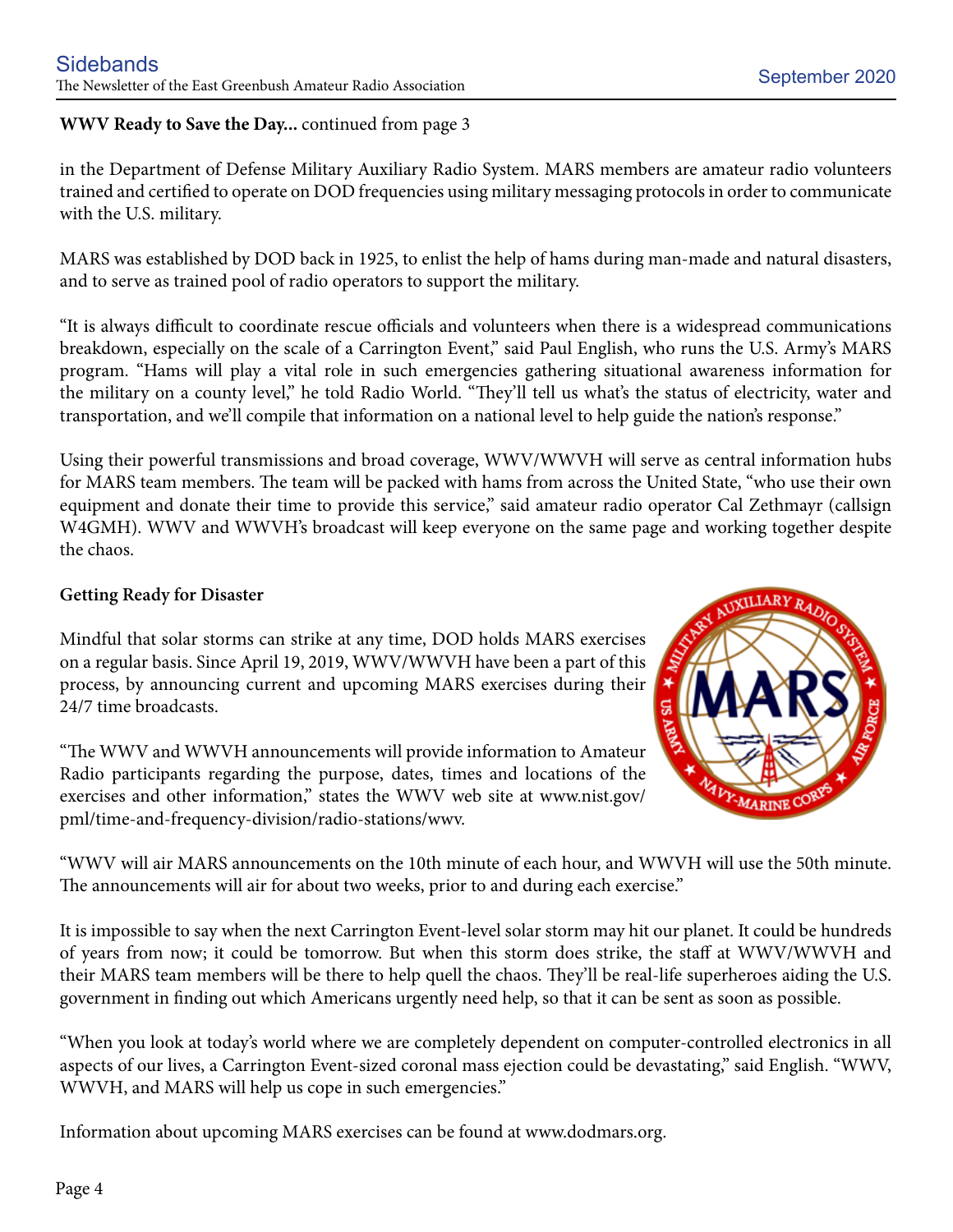# On the Beam News & Notes

# **EGARA Scores 3003 Points on Field Day**

It was a different Field Day this year, with club members operating their individual home stations instead of the usual two station setup at the Masonic Lodge. Still, it saw EGARA score an impressive 3,003 points, a substantial increase over last year's 2,042. Normally contacts made between home stations have not counted during FD, but ARRL allowed them this year because of the challenges presented by the Coronavirus outbreak.

This year's contact leader was Dave Smith, WA2WAP, who made an amazing 541! Scoring the most points was Joe Ostering, N2CJF, with an incredible 938. Although Joe had fewer contacts, he scored more points by working mostly CW, which gives 2 points per contact.

For their efforts, each won a Wouxun DMR KG-UVN1 HT radio.

Overall, the club made a total of 1254 contacts and scored 3003 points. The individual tallies are below.

| Name               | Call Sign                      | <b>Total Contacts</b> | <b>Total Points</b> |
|--------------------|--------------------------------|-----------------------|---------------------|
| Bryan Jackson      | W2RBJ                          | 50                    | 100                 |
| Steve VanSickle    | WB2HPR                         | 82                    | 328                 |
| Don Mayotte        | KB2CDX                         | 37                    | 124                 |
| Donald Chittenden  | N <sub>2</sub> U <sub>SM</sub> | 152                   | 304                 |
| Joe Ostering       | N <sub>2</sub> CJF             | 240                   | 938                 |
| <b>Bob Stanley</b> | W2RBS                          | 7                     | 64                  |
| Jim Pendolino      | KC2HRO                         | 71                    | 256                 |
| Tom Scorsone       | KC2FCP                         | 39                    | 128                 |
| Dave Smith         | WA2WAP                         | 541                   | 591                 |
| Nick Field         | KD2JCR                         | 8                     | 66                  |
| Russ Greenman      | WB2LXC                         | 27                    | 104                 |

#### **Field Day 2020 Totals**

#### **This year's FD contest winners (most contacts & most points) each received a Wouxon KG-UVN1 DMR/Analog HT radio worth over \$150!**

The Wouxun KG-UVN1 works with other makes and models of DMR supported radios with both Tier I & II compatibility -- plus compatibility with existing analog systems on the UHF and VHF Amateur Radio bands.

It offers 3072 channels, 250 zones, and a whopping 160,000 contacts -- and the full radioid.net contact database is preloaded! The KG-UVN1 has CTCSS/DCS, digital encryption, channel scan, group scan and text messaging. It also features VOX, a full DTMF keypad, programmable multi-function side keys, and much more. Radios supplied courtesy of Wouxon.

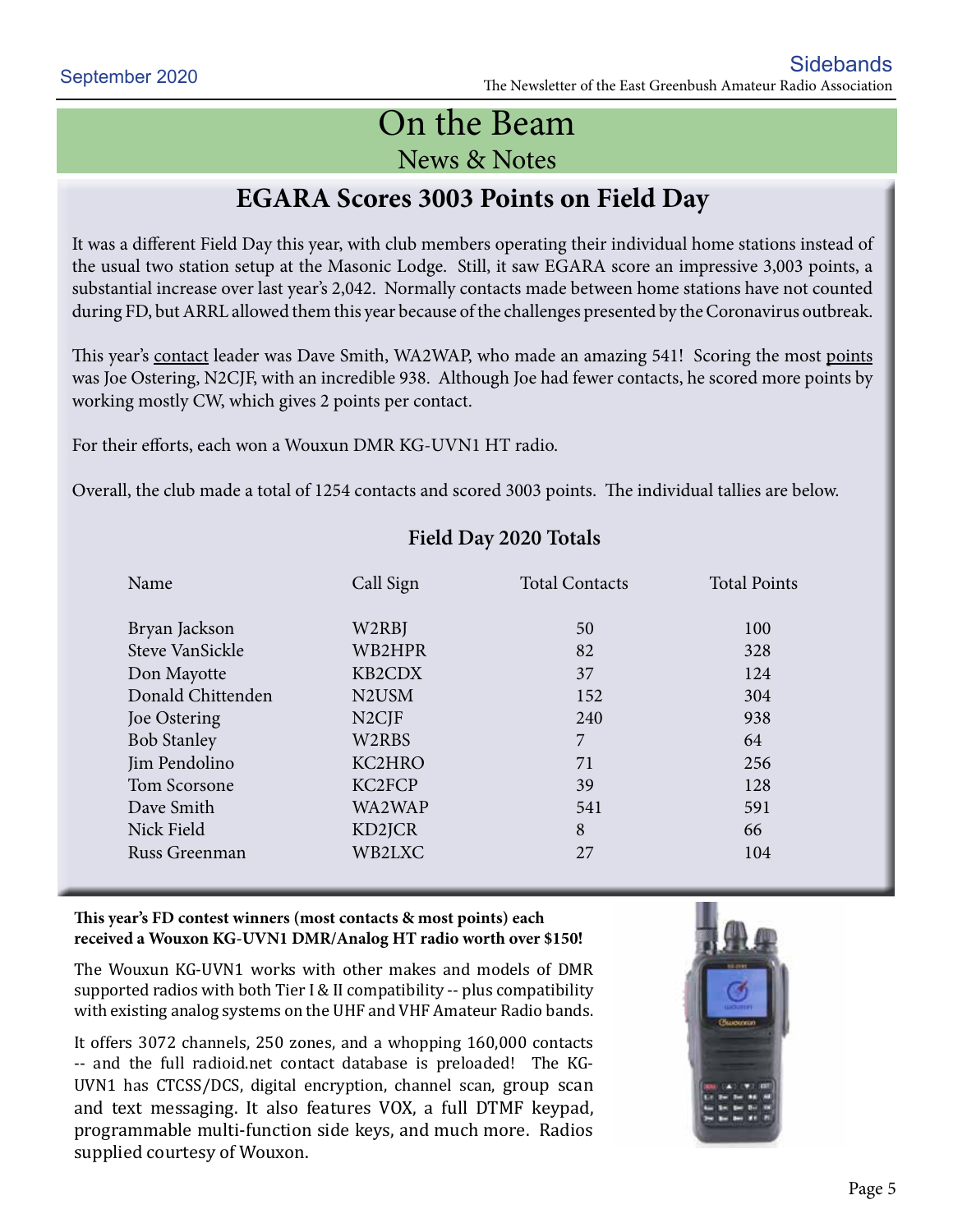# **EGARA Roundtable Meeting Minutes**

Although the club does not have regularly scheduled meetings during July and August, it does host a monthly Roundtable every fourth Wednesday of the month. They begin at 7 pm and utilize the club's 147.270 repeater (PL 94.8). EGARA Vice President Nick Field, KD2JCR, serves as Net Control. The next Roundtable is set for September 23rd.

The July event had 12 members check-in and the August on-air meeting had ten. Both sessions ran about a half hour each, with each member updating the group on their activities over the summer.

President Bryan Jackson, W2RBJ, also uses the Roundtable to provide updates relevant to the club. These included:

- The club has purchased the HF/6 meter grand prize for the Hamfest. The radio had been ordered prior to the cancellation of this year's event and will be held over for next year's Hamfest.
- The club has also purchased a complete multi-volume set of the ARRL Handbook to be used as the top giveaway at this year's holiday party.
- The club is exploring the opportunity to hold a VE exam session, using proper social distancing protocols.
- Club members have continued maintenance of the Masonic Lodge Hall and grounds over the summer. The lawn tractor used to cut the grass was given its annual maintenance in the spring and new mower blades were installed, with two spare sets purchased for future use.

# **New ARRL Chief Takes Over This Month...** continued from page 1

Minster got his Novice license, WB2MAE, in 1977, when he was in his teens. He progressed from Advanced to Amateur Extra and, after a stint as NW2D, he settled on the vanity call sign NA2AA in the 1990s as a way to honor a mentor, N2AA, and the contest station that he used to frequent, K2GL, in Tuxedo Park, New York.

Minster's ham radio pursuits have ranged far and wide over the years. His background includes National Traffic System training and participation in public service events, as well as contesting from home, club stations, and contest stations in the Caribbean -- particularly on Bonaire, where he is a member of PJ4G. Primarily a CW operator, Minster collects unique and vintage bugs and keys.

Minster earned a bachelor's degree in computer engineering from The Ohio State University and has a special interest in satellites, digital communications, remote operation, and ham radio computing and software. He has written keyer software for the commercial market, and contest logging, packet, and satellite telemetry software for personal use.

In addition to being an ARRL member, Minster is a member of AMSAT, the Frankford Radio Club, the Straight Key Century Club, CWops, and the North American QRP CW Club.

"I spend every day of my life, one way or another, engaged in amateur radio. It is more than just a hobby for me; it is my community. It is where I live; where I have built lifelong friendships, and friendships that span the globe. Amateur radio allows me to dream and to experiment. I can't wait to bring my energy and boundless enthusiasm in service to ARRL."

ARRL President Rick Roderick, K5UR, said, "We are excited to welcome David as our new CEO, and look forward to his progressive leadership. His experience in management and operations, plus his activities in amateur radio, will serve our organization and members well."

Minster will succeed Barry J. Shelley, N1VXY, who was CEO in 2018, and who has been serving as ARRL's Interim CEO since January 2020. Shelley had been ARRL's Chief Financial Officer since January 1992.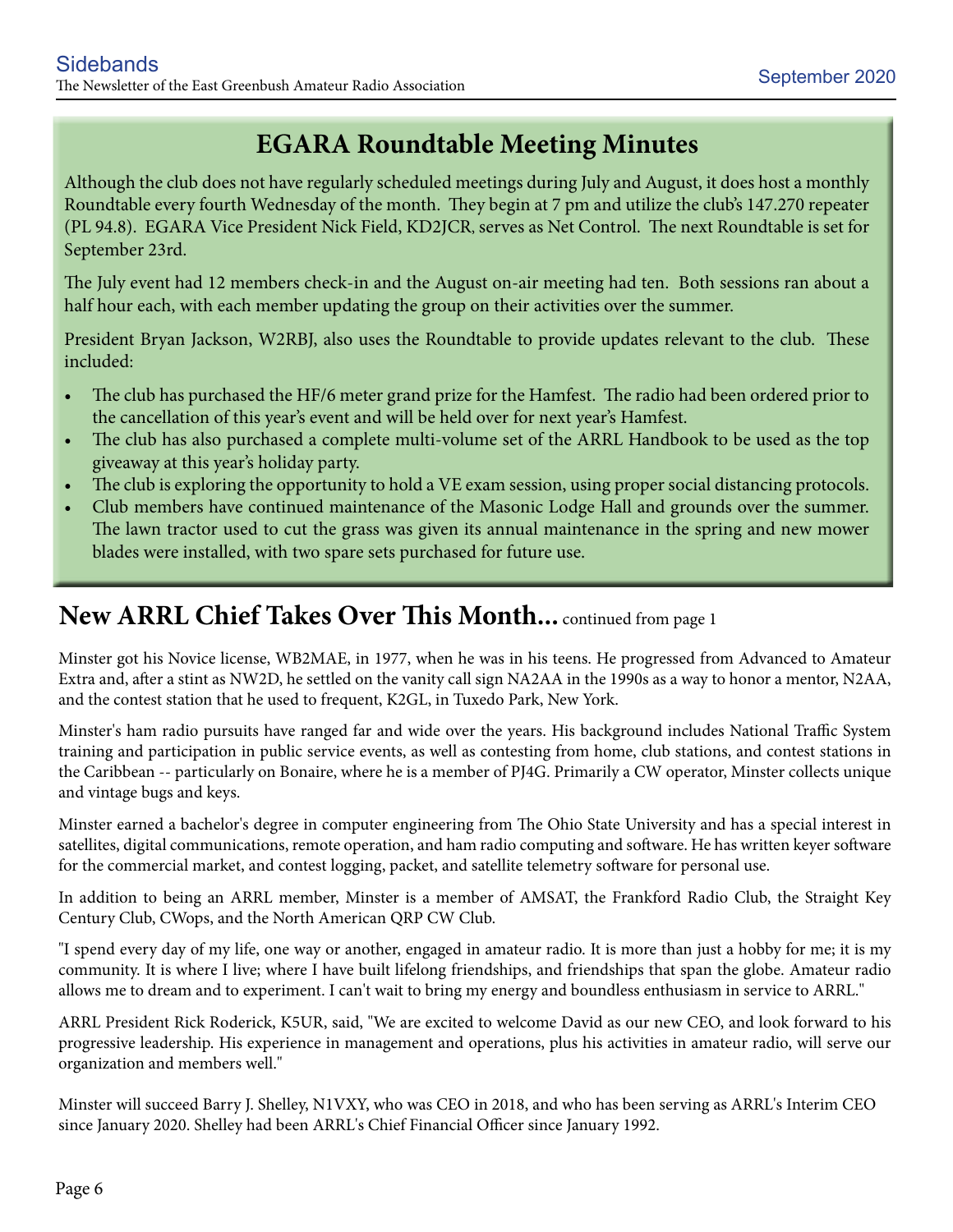# **Curious About DMR?**

"The nice thing about standards is there are so many to choose from."

There's ironic humor in this statement; a standard should result in everyone doing things the same way in order to be compatible, and prevent having to constantly re-invent the wheel. Yet, everyone has to have their own standard!

Just take two-way radio digital voice systems for example: there's P25 phase 1 and phase 2, NDXN, DMR, TETRA, OpenSky, Provoice, and dPMR, along with a whole host of legacy digital voice modes as well. That doesn't even consider the ham radio contenders, such as DStar, Fusion, FreeDV, some old offerings from Alinco & AOR and so on. And guess what? Absolutely none of them are compatible!

Choosing what digital voice standard you'll go with can be daunting. For emergency services and government communications, P25 is by far the most dominant, there's no doubt about that. For business & private radio, DMR followed by NXDN is the two most popular choice. In the ham radio arena, the picture is a little less clear. DStar took an early lead, but Yaesu is keen to take market share with their Fusion offering. Hams have always been keen to leverage off existing commercial equipment, and it seems the most popular commercial system adopted presently is DMR.

Some think DMR will take the lead in both the commercial business & private two-way radio field as well as in ham radio. This is helped in no small part by the ready availability of DMR radio equipment at prices that rival traditional analog two-way radio, and that one of the biggest names in two-way radio, Motorola, are throwing their weight behind DMR. Some, like the Motorola's SL7750, blur the line between DMR radio and cellular mobile phone.

But even with DMR, there are three "flavors". These are actually "tiers" or levels of functionality for DMR systems.

**Tier 1**: The simplest form of DMR is Tier 1, which is mainly used for simplex communications, with no repeaters. The human voice is digitally sampled and compressed with the AMBE+2 codec, and then transmitted in this digital form to another radio.

**Tier 2:** Things start to get a bit more complicated here. With Tier 2 DMR, repeaters are used in a TDMA arrangement, with two "timeslots. What this means is that two completely separate radio transmissions can be going through the repeater at the same time; each radio takes turns in transmitting in short 27.5 millisecond bursts. In addition to this, radios can be set to logical closed groups called 'talk groups', which you can think of as 'virtual channels'. Repeaters can be linked via the Internet to form networks that can be as small as just two repeaters, or thousands of repeaters across the world. Again, the AMBE+2 codec is used to turn speech into compressed data for transmission. All amateur radio DMR systems are Tier 2, as are many business / commercial radio DMR systems.

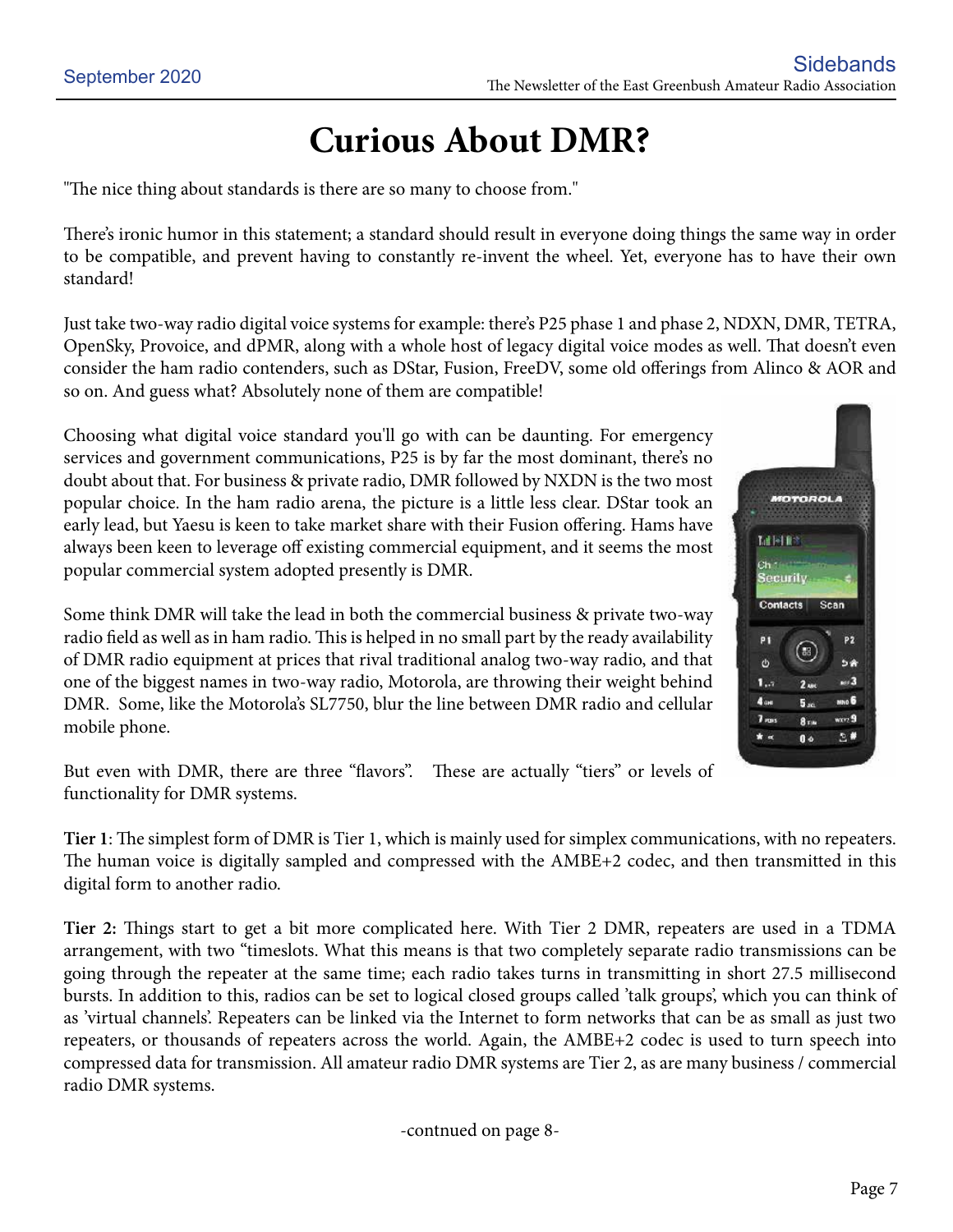## **DMR...** contnued from page 7

**Tier 3**: This is effectively a trunked radio system on top of Tier 2. A pool of frequencies are used to carry the TDMA transmissions. This is used by more complex or larger networks for big businesses and commercial radio users.

So why go to all this trouble, when plain old analogue FM works perfectly well?

DMR has the advantage that it four times more efficient when it comes to spectrum usage. For one 25 kHz analogue FM channel, you could fit four DMR transmissions. Not only that, but DMR offers some very flexible calling facilities - you can call one person, a group of people, or everyone in your fleet at once. While not every DMR network supports it, sending of data and short messages is also possible.

# What is DMR?

- · Digital Mobile Radio (DMR) was developed by the European Telecommunications Standards Institute (ETSI) and is used worldwide in professional mobile radio services.
- · DMR is divided into three tiers.
	- · Tier I (single channel)
	- · Tier II (2-slot TDMA- the standard for Amateur Radio)
	- · Tier III (trunking protocol)



DMR is also designed to be easy to network, with connections using IP, so creating wide coverage areas using a network of DMR repeaters is already built-in; cover your city or cover the entire country! Yet another advantage is because a DMR transmitter is only turned on about half the time due to it transmitting in bursts, battery life is longer.

#### **Some DMR Jargon:**

**Color codes**: Every DMR transmission uses a "color code" which is very similar to CTCSS or PL tones in the analogue radio world. On a repeater or simplex frequency, every radio must use the same color code to be able to communicate together. The main use for color codes is for where two repeater coverage areas on the same frequency may overlap, different color codes are used to ensure each radio accesses the correct repeater.

**Timeslot**: For Tier 2 and 3 systems, a timeslot is a slice of time, about 30ms long, that a radio can transmit in, or receive in. There are two timeslots per frequency, and you need to have your radio configured for the right color code for the repeater, the correct timeslot and correct talkgroup for you to be able to hear anything.

**Zones**: This is simply a collection of channels & talkgroups, all grouped together in one "zone" or bank. A radio user can switch zones to access a different lot of channels & talkgroups that they may wish to use. Typically a zones are divided into repeaters for different areas, so you might have one zone for the west side of a city, and another covering the east side of the city - but there's nothing to say that you must set up a zone that way.

**Code Plug**: This is a Motorola term that has stuck over the years, and in the DMR context means a complete configuration file of channels, talkgroups, zones, contacts etc. for a radio. The code plug can be saved to computer disc, and is used to program a radio to give it the functionality a user requires.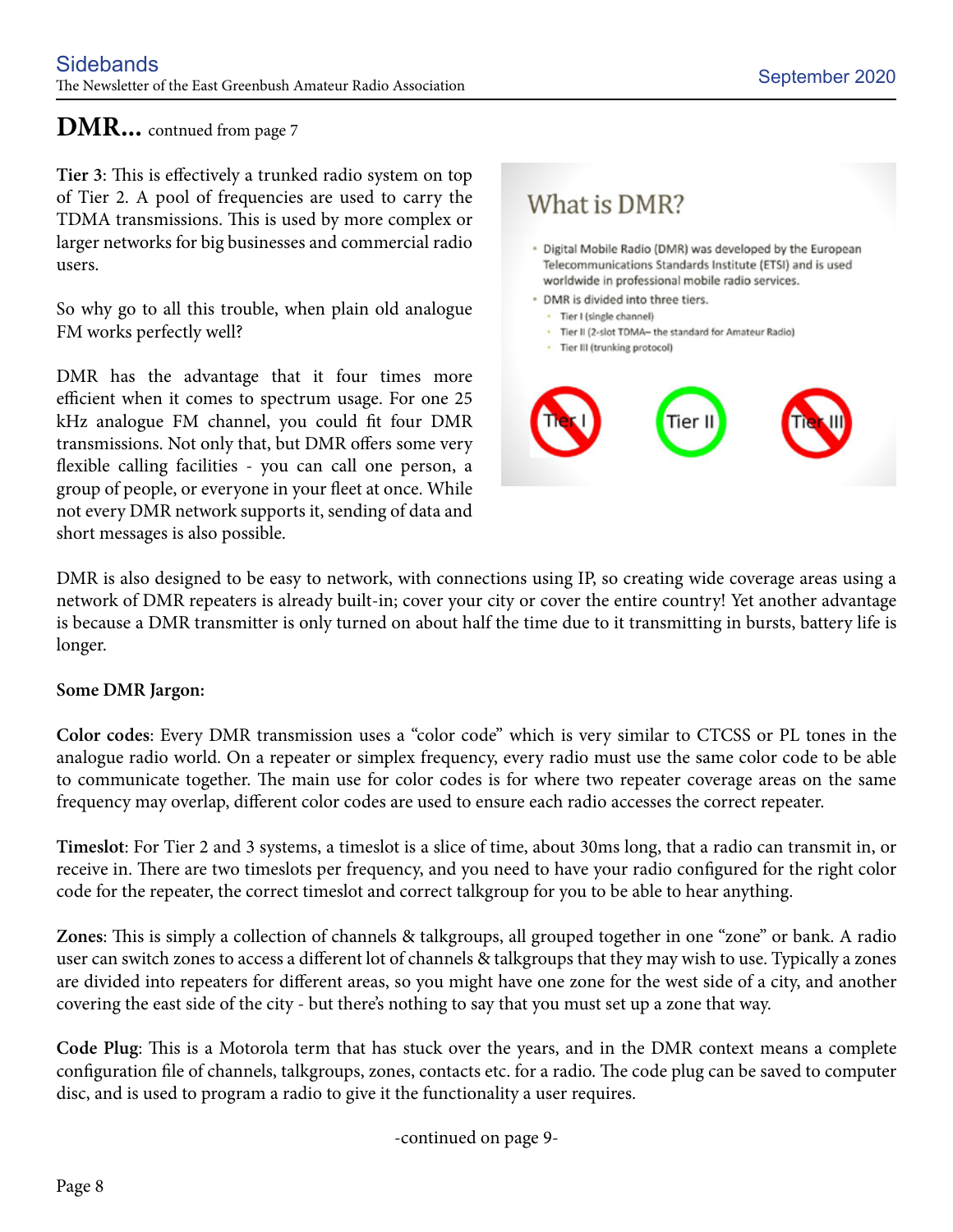## **DMR...** continued from page 8

**CPS**: Another Motorola term, meaning Customer Program Software. Simply put, this is the software you'd use to create a "code plug" and configure your radio.

**Hotspot**: A small box that connects to the internet and acts like your own personal low power DMR repeater, useful if you're not in range of a DMR repeater to access. You can even take them with you and use your cell / mobile phone wireless data to connect the hotspot to the Internet and be able to use DMR anywhere you get cellular signal. Most hotspots are multi-mode, handling not only DMR but DStar, Yaesu Fusion and P25 as well. ZUMspot, Jumbospot, Openspot, MMDVM etc are all examples of hotspots that you can buy or build yourself.

So what's in it for me?

The use of DMR in radio hobbyist circles falls into two categories: ham / amateur radio and scanning receiver use. Lets take a quick look at each:

**Ham radio:** Hams have long taken advantage of surplus, second hand, or even new commercial radio equipment and re-purposed it for their own use, and DMR equipment is no exception. Worldwide, DMR enabled and connected repeaters are appearing and are interconnected to provide a huge linked network spanning the entire globe.

Depending on the talk group selected, you could be communicating just around town, across your region, across the entire country, and some groups even cover the world. Motorola DMR equipment is frequently used, but increasingly the cheaper units have increased the affordability and availability of DMR equipment to the mass market. In some cases, you can get on air to the DMR scene for less than a hundred dollars!



**Scanning**: As the world relentlessly marches on to a digital future, many businesses and commercial interests have migrated their legacy analogue FM two way radio systems to DMR. There are scanners available that can hear DMR, enabling the scanning hobbyist to continue to listen to such transmissions.

For those hobbyists who can't justify the high price tag of those scanners to listen in to DMR, there are other alternatives: certain computer software can decode DMR with a regular scanner and a 'discriminator tap', or a 'virtual audio cable' if using an SDR, or if portable DMR reception is desired, an entry level DMR transceiver will do the job very well - to keep yourself on the correct side of the law, you should disable any transmit capabilities of these transceivers.

#### **For further information on DMR try these links:**

- **• https://drive.google.com/open?id=0B-NVaCQ\_e0OLOUN3N0Q3T3lRTXM**
- **• http://www.k4usd.org/guide.pdf**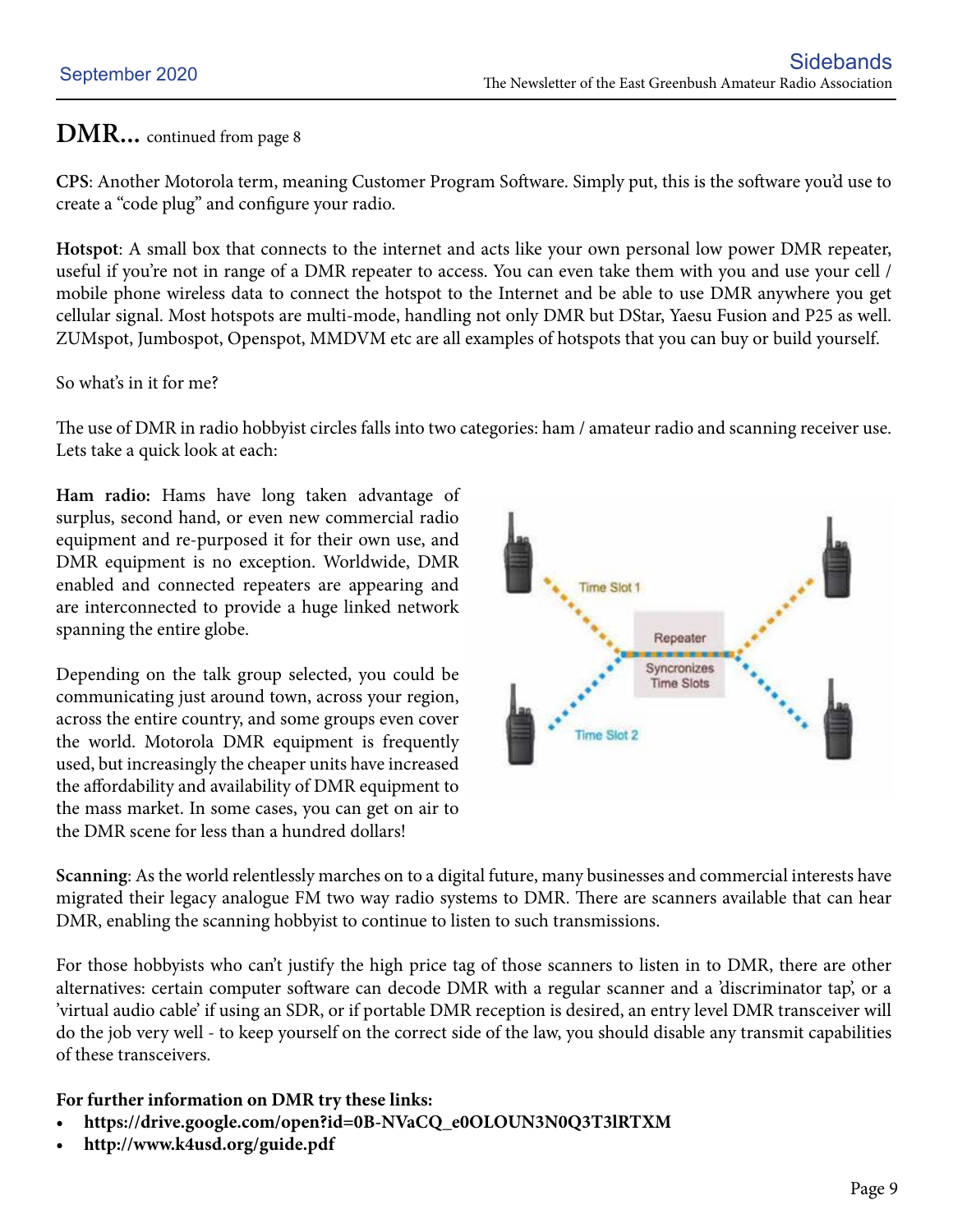# **My First Experience with DMR**

By Steve VanSickle, WB2HPR

 $M_s^{\text{y} \text{DMR}}$  adventure began when Joe, N2CJF gave me a WOUXON KG-UVN1 hand held radio which he won as a prize for making the most CW contacts during this year's Field Day exercise. With very little repeater activity in his area, Joe knew that this dual-band DMR/Analog radio would be put to the test in the NY capital district.

After reading through the Sspartan operating instructions, I decided to program an analog repeater pair using the front panel buttons. After a long while, I succeeded in accessing the Bald Mountain repeater. I began to run the radio through its paces on my test bench, to evaluate the radio's performance. Satisfied with the operation, I awaited the day when I would be able to use it on the DMR modes.

Fast forward to the last week of August.

Dave, WA2WAP was kind enough to send me some information about DMR as found on YouTube. Dave has had a good deal of experience with digital modes, and thoughtfully got me off to a good start. After some discussion, Don, KB2CDX gave me some additional DMR information, and I ordered the requisite "Hot Spot" from R and L Electronics. While waiting for the order, I obtained a digital ID from Band Meister, with much coaching from my mentors, Dave and Don. These two gentlemen have the patience of Job!

The following week, I had the new Hot Spot, a small microcontroller/radio/wi-fi interface which gave me access to the DMR network through the Internet. Don programmed all the necessary parameters and channels and talk groups into the equipment. After thorough testing, Don was ready to facilitate the Hot Spot installation in my shack and get me on the DMR network.

My first DMR contact was with club member Ridge Macdonald, KB2HWL, who was operating from his car using a mobile hotspot. (Thanks for the QSO, Ridge!) There was no indication that Ridge was in his car, no repeater drop out or picket fencing which sometimes occurs on conventional analog FM systems. Don also took great care to explain all the basics of this new mode as well as the radio button functions. Thanks, Don for generously spending the morning getting me up to speed!

#### Well – how does it work??

In one word – AWESOME! – in today's parlance of overused verbiage. The contact information is clearly depicted on the radio screen, the audio is crystal clear and free of "white noise" – it's amazing to be able to connect with any of the thousands of world-wide users on DMR. What was once considered the "Future" of ham radio, DMR is "now" and I can imagine it to become even better.

If you are interested in DMR, I encourage you to watch some of the YouTube videos. There will probably be many unfamiliar terms – like BER, Parrot, raspberries, hot spots, node, pi-stars, and so forth. Don't let this intimidate you, you'll find a wealth of information on the web, and you can learn much from DMR mentors like Don and Dave.

They'll be glad to help you and get you started on your own DMR ham radio adventure!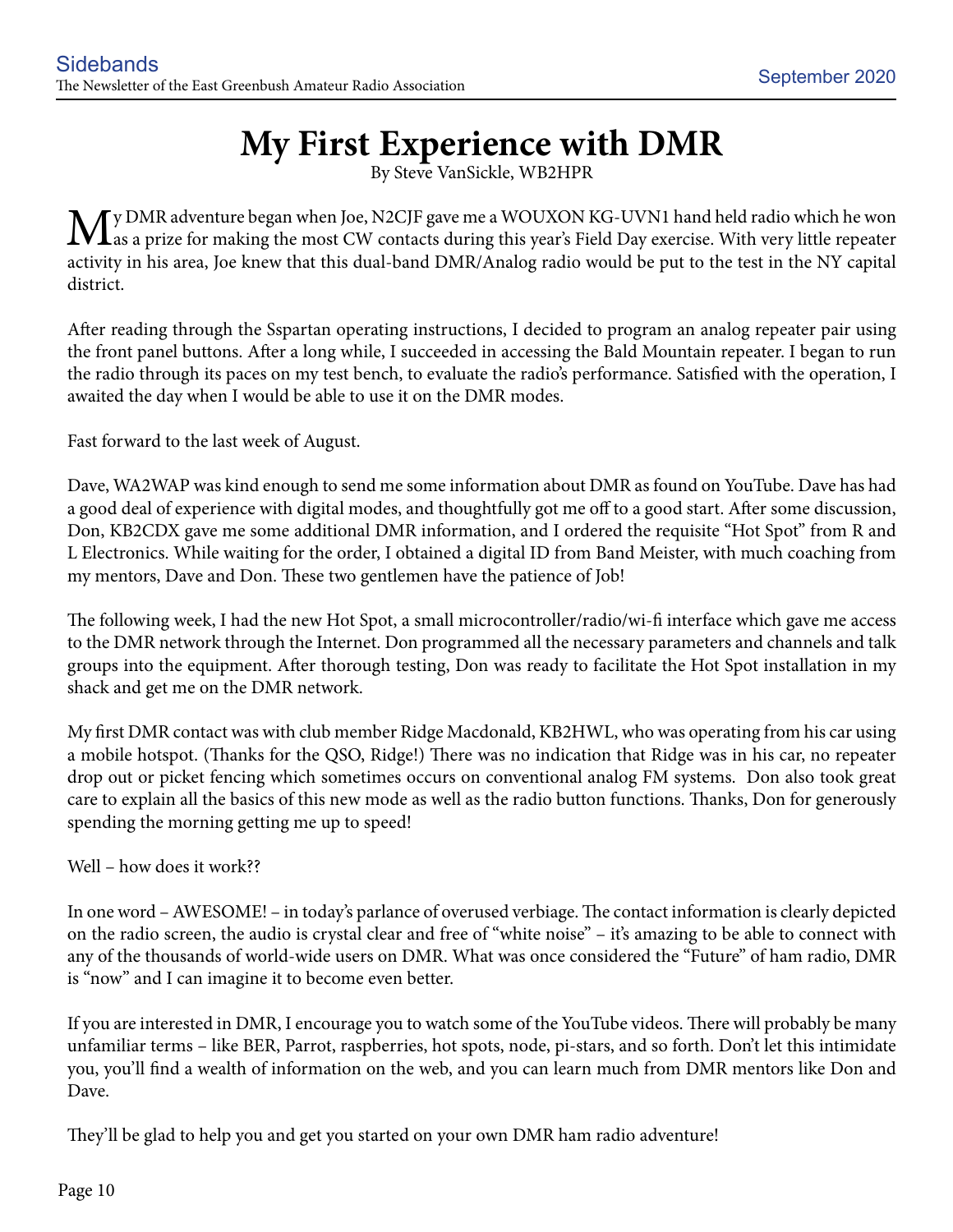# **The History of Ham Radio: Spark to CW**

**Chris Codella, W2PA, author, John Pelham, W1JA, editor, Phil Johnson, W2SQ, editor**

#### **(Editor's note: By special arrangement with the authors, Sidebands is pleased to present this multi-part series on the history of ham radio. Subsequent chapters will be published in future monthly editions of the newsletter)**

Through the years, starting well before the war, amateurs occasionally had discussed undamped oscillations and how Audions could be used to detect them. By summer 1916 a government radio inspector was predicting that in five years most amateurs would be using undamped waves. QST noted that with the influx of "mature men" and a willingness to spend more (around \$250) on equipment, it was just a matter of time before a "Mr. Undamped Wave" would appear and lead the way. A few things, including a world war, would have to happen first to improve wireless technology.

Everything seemed to depend on the ability to develop transmitting equipment to produce undamped waves, a difficult task without high power vacuum tubes. And receiving them was problematic too—most spark receivers were not designed to hear undamped, unmodulated, narrow signals. Transmitters and receivers would both have to change in fundamental ways. Commercial equipment makers began to take interest, seeing a new market opportunity. The new DeForest quarter-kilowatt undamped transmitting set was one way to get going quickly, if you could afford it.

But even assuming innovation would supply the technology, someone—quite a few someones, in fact—would have to adopt it and put signals on the air. The only way to really get going was for a lot of amateurs to switch over together; otherwise



**The DeForest Oscillion, 250 watt CW transmitter, ca. 1916**

there would be no one to talk to. QST suggested that anyone already planning to get on the air with undamped waves should let Hebert, Mathews, or the Seefreds know about it so that everyone could begin to get coordinated, which would help the relay work a great deal. One correspondent suggested that the League should consider establishing a special appointment for stations with the capability.

Work on using undamped waves for amateur radio began in earnest only after vacuum tubes were improved and made cheaper. These advancements, which finally made it practical and affordable for hams to use vacuum tubes to build oscillators for transmitting, were brought about by the demands of military use during the war. Just as QST was coming back after the shutdown, incoming editor and ARRL Secretary Kenneth B. Warner wrote about what was the new wave, literally and figuratively. This was the first time the mode was referred to in the magazine as continuous wave transmission, or C.W. The vacuum tube was the only device capable of producing CW signals at low power levels and zero decrement. "To put this in the simplest possible language, with [vacuum tube] transmission all our energy is concentrated on as near one wavelength as is possible by any known method," noted Warner. The greater efficiency promised to allow distant communication with much lower power than spark and much less QRM. But this "Radio Utopia" would not be possible until everyone was on CW. Should a spark station come on, it would likely overwhelm the receiver and drown out a nearby CW signal.

Although vacuum tubes made generating CW easier and were more reliable and more uniform in behavior than before the war, they had not yet been perfected. Oscillators were still unstable, difficult to adjust, and keying one on and off for telegraphy would make its frequency fluctuate wildly. One method used to avoid this was to run the oscillator continuously and shift the wavelength with the key—something we'd call frequency-shift keying (FSK) today. Of course, this meant that a signal was always being transmitted even when not being keyed. Somewhere else on some other wavelength a reverse code would be heard, doing nothing useful and causing QRM.

-continued on page 12-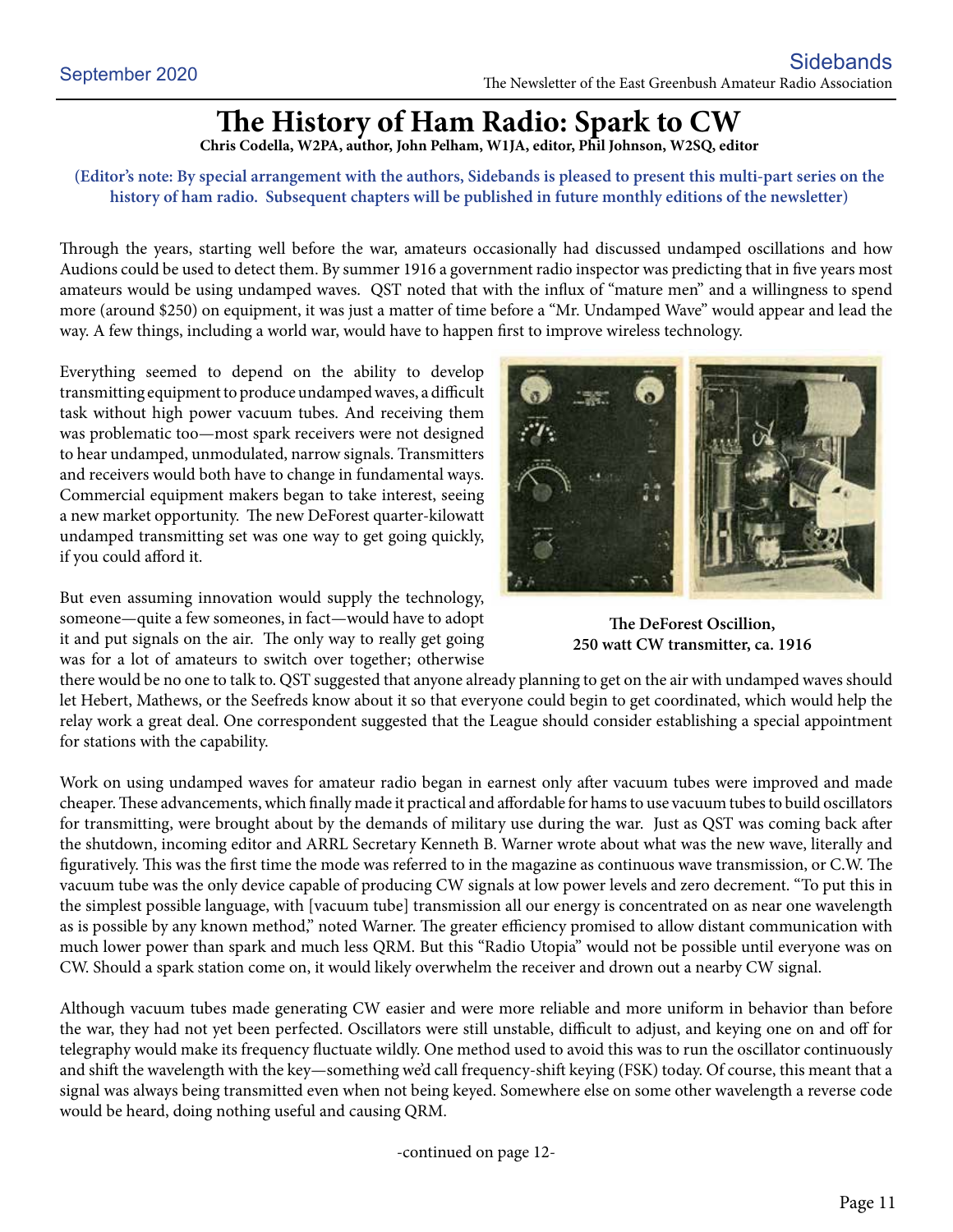The Old Man got into the discussion too, writing about "Rotten Undamped," relating his first attempt to receive CW. At first he was confused, mistakenly trying to copy the so-called "back lash" (the signal emitted when the key was up—inverse Morse) instead of the primary signal. Then he dealt with skittish receiver tuning when his every hand and body position affected it. Another annoyance was that with undamped waves, which he sometimes referred to as "unmoistened," all signals sounded the same—they had no personality like signals from spark transmitters, each of which had its own special sound. You could change the tone of an undamped signal at will just by tuning the receiver—it had no inherent sound of its own.



**All the elements of the modern station – from September 1919 QST**

In the fall of 1919 an anonymous author, probably Kruse as technical editor, speculated about using a single circuit for both transmitting and receiving.6 It was the first reference to the possibility of transceiving. A transmitting circuit would work quite well as a receiving circuit by replacing the high voltage supply with a battery at "normal" (i.e., lower) voltages. It would provide "inconceivable gain in operating ease" since the transmitter would be, by definition, tuned to the same wavelength as the receiver. And a Navy correspondent, who wrote about his experience building a regenerative receiving circuit for both CW and spark using a British Audion, noted offhandedly that by inserting a key in the B+ line it could also send CW for 2 miles—another transceiver.

The following spring QST declared, "AMATEUR continuous wave telegraphy for relay work has at length arrived … Not that it is by any means perfected in its details, but it is working and the benefits we expected are being experienced as well as the troubles we expected."

Gradually, stations began to appear on the air using undamped waves, either pure CW or modulated in some manner. Two commercial stations called "Air Service," with call signs UM and GMC, belonging to the Glen. L. Martin Company (now Lockheed-Martin), were using both CW telegraphy and phone on 180 and 370 meters. Several prominent amateur stations appeared too, including 2XX in Ossining, NY, using both "voice modulated," and "straight undamped," and had been routinely heard in Little Rock, Arkansas. NSF, the Navy Lab station at the Washington, D.C. Navy Yard was using both "straight and chopped C.W."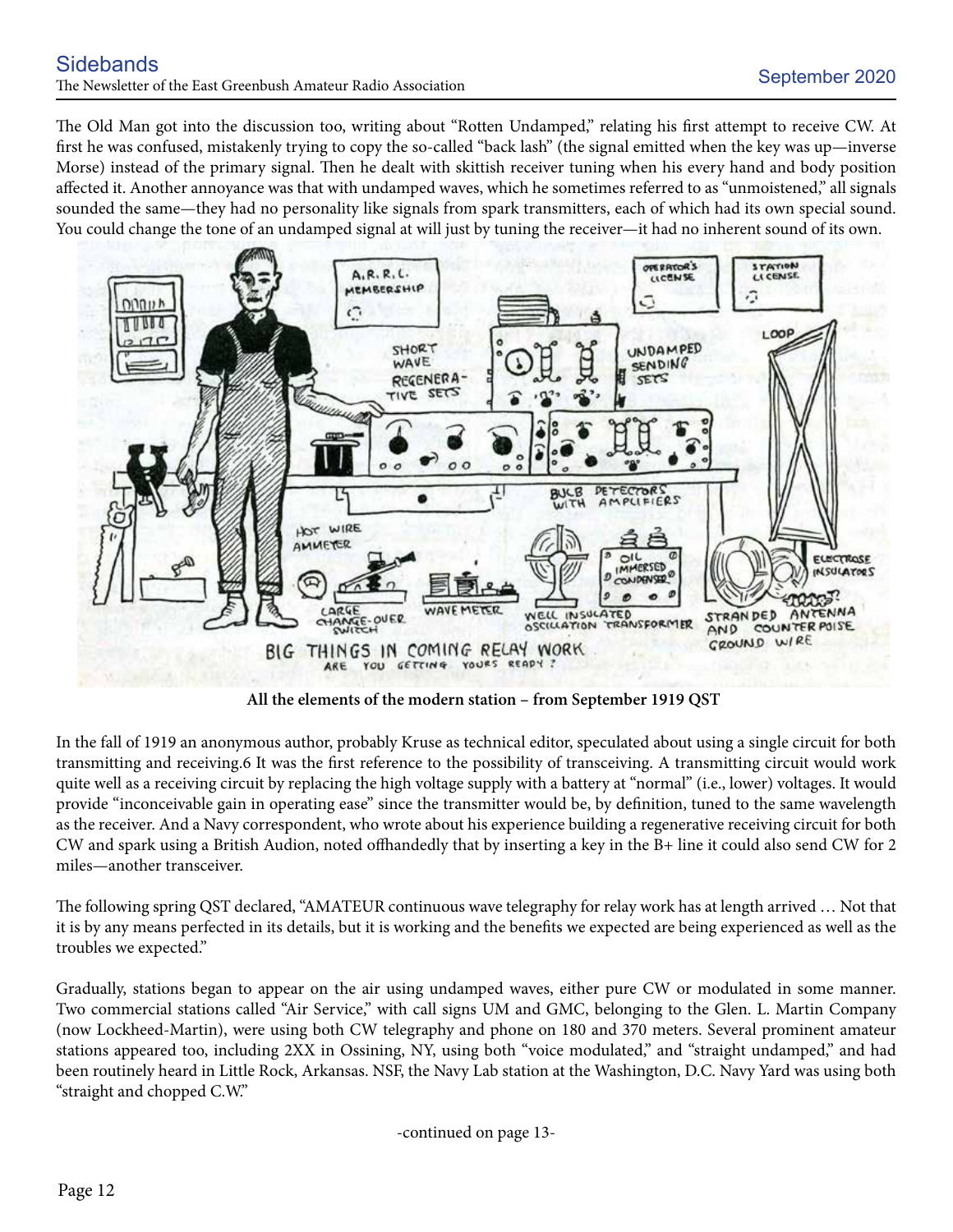# **History of Ham Radio...**

But the station presented as the most interesting was that of J. O. Smith, the ARRL Traffic Manager, 2ZL. Smith was "junking his spark set as outgrown," having experienced CW's superiority over spark in getting through in the presence of QRM and QRN. 1AW also compared modulated CW from 8XK in Pittsburgh to spark and found that 2.5 amps of modulated CW (MCW) was received at approximately the same strength as 8.5 amps of "sharply tuned spark," since, for the CW signal, all of the energy was concentrated on one frequency.

CW also sounded quite different from spark. "Because of the totally differing characteristics, too, C.W. can often be read thru an inferno of spark QRM," remarked Smith. And it was difficult to tune in. "The very sharpness is a handicap in these early days, for one must be right on the tune to hear it," he added. "Oh what a world that speaks for the QRM minimizing possibilities of C.W.!" This was more of a problem than a benefit at this point because of the instability of oscillators in both transmitters and receivers. To make contacts, amateurs were either prearranging specific times and wavelengths, or starting out on spark and then moving to CW using "exactly the same wave," so that two stations could more easily find each other. Modulating CW with a buzzer or a tone could make it audible on a "non oscillating set," and also made it easier to tune in.

The Colpitts oscillator and a simple transmitter based upon it were introduced in May 1920 and took amateurs one step further towards stable frequency control. By July, QST was reporting a "gradual but sure trend from spark to undamped," and that "we are on the eve of a great transition in amateur methods." Even The Old Man, one year after complaining about "Rotten Undamped," had changed his mind about this CW stuff and wrote that he was swearing off spark, anticipating an end to QRM. "I've been fixing for this shift for some time," he claimed.

 QRM has got so fierce that most of the time it is impossible to work any distance at all. With rotary gaps belching forth five amperes on any old tune, as loud at 2500 meters as at 200, and the unlicensed moonshine spark coil stuff from the what-nots going it every night, doing any relay work is like listening to a whispered life story in a night-life restaurant with the jazz band gone amuck close up on your starboard quarter.

By fall, there was a marked increase in the number of CW stations, despite the unavailability of vacuum tubes, or at least ones capable of appreciable power at reasonable cost—the only remaining impediment to even more widespread use. QST assured readers that an ample supply was on its way, and meanwhile amateurs could always buy them from England where there seemed to be a plentiful supply of various kinds and capabilities.

2XJ and KQO (S.S. Ontario) reported using what they called a "break-in" system for CW. The transmitter output fed a split inductor in which one end went to the antenna and the other to ground, each through its own tuned circuit. When balanced, the two currents flowed in opposite directions and did not induce any signal in a set of secondary windings which were connected to the receiver. However, signals coming in via the antenna at one end of the inductor pair would flow through the inductors in series and still produce a signal in the receiver. It was an ingenious way to avoid switching, but at the cost of wasting half of the transmitter power which went directly to ground.

As fall arrived, 1920 became the first year in which traffic handling had continued uninterrupted through the noisy summer.14 "The word 'season,' in connection with amateur radio, was now only of historic value. It is a term once used in an age that is gone for good," wrote Traffic Manager Smith. He attributed most of this success to more stations using CW: "... it would seem that the entire male population of the continent of North America, also a few, even, of the Superior Sex, are going to install C.W. sets very soon."

Although the state of the art did not yet make good CW easy to produce, its popularity continued to grow rapidly. Warner noted, "in the vernacular of the day, straight CW is 'the berries'." A separate, parallel world inhabited by low power CW stations was now on the air every night underneath and oblivious to the spark chatter.

-continued on page 14-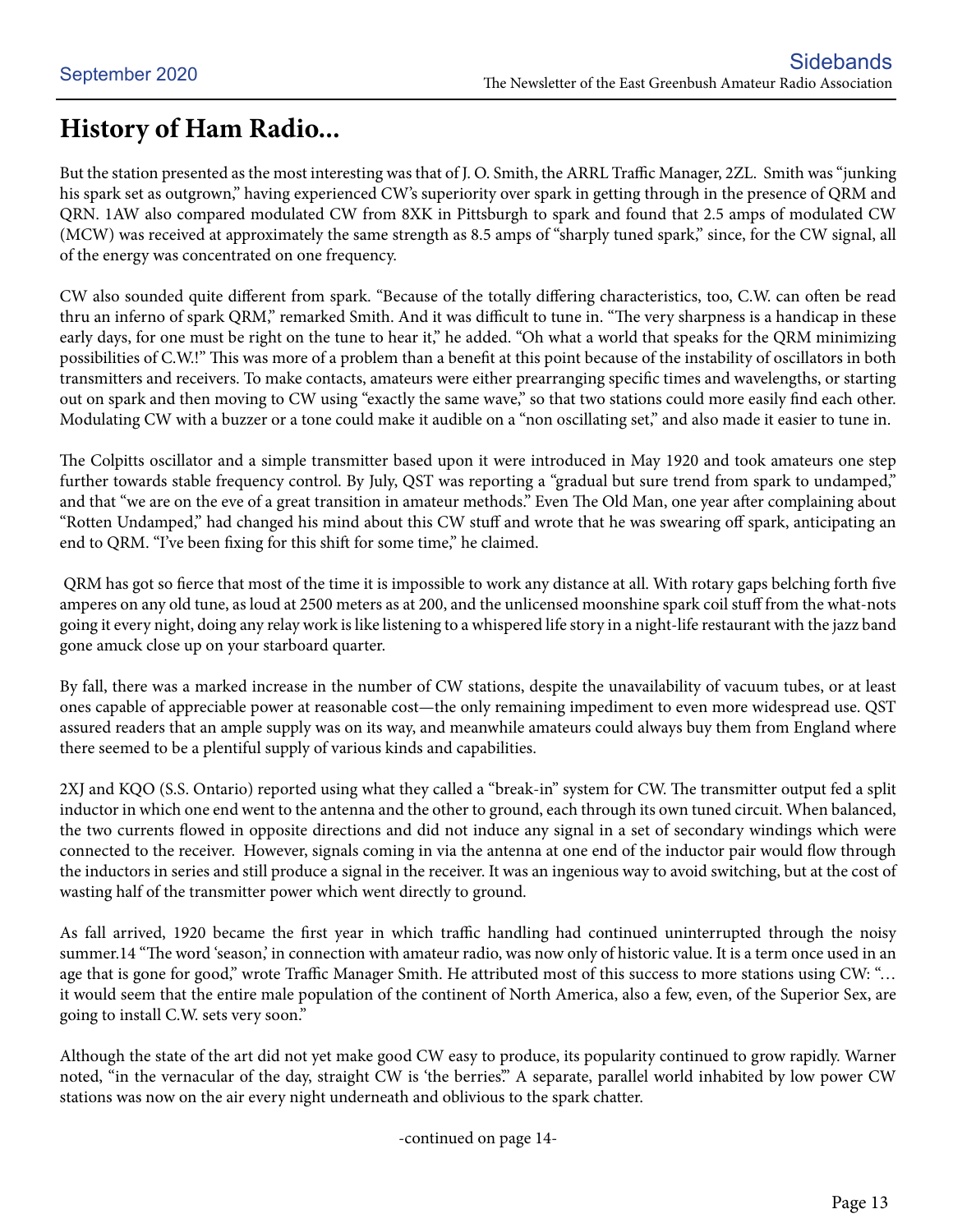# **History of Ham Radio...**

In August, the U. S. Shipping Board announced an offer to sell four complete spark transmitters at "less than 10% of their cost price." Spark was clearly on its way out.

Besides the difficulties caused by the lack of vacuum tubes, tuners designed for spark were too unstable and imprecise for CW. Finding a desired wavelength and staying there was not simple. A few new techniques made a big difference. In June, John L. Reinartz, 1QP, also nicknamed "1-Kewpie,"17 of South Manchester, Connecticut, presented his new tuner designed specifically for CW.18 It offered a way to tune CW more easily than spark—something quite surprising, considering the usual problem with CW being so sharp to tune compared with spark. Furthermore, Reinartz's new tuner reduced the number of adjustments necessary to tune in a CW signal, achieving what is taken for granted today: a single adjustment that lets you tune across CW stations, stop at any selected one, then continue tuning past it but still be able to return to the previous wavelength by resetting the tuning dial.

In Reinartz's new design, a single inductor with multiple taps was used to tune the receiver. Two additional moveable inductors on either side of the main one were used to improve feedback on short wavelengths and allow the detector to oscillate. Once an operator set up this coupling using a particular aerial, the inductors could be left alone and the circuit could be tuned with a variable capacitor. The two key innovations in the Reinartz design were to separate the tuning of the antenna circuit from that of oscillation wavelength, and to provide regeneration feedback that did not need readjustment after changing wavelength. These two adjustments could be set up first around a given wavelength range and then alone.



**The Reinartz tuner**

Then, a single variable capacitor could be used to tune around within its range of adjustment. A second variable capacitor provided additional, finer tuning of the beat note once a signal was selected. This design also greatly reduced or eliminated the capacitance effects of the operator's hand near the equipment (The Old Man's complaint). And the tuner could even be used to transmit, for "local" (meaning low power) use, by putting the detector into oscillation and keying the ground lead, or by inserting a microphone there. Whether local or not, however, a receiver that transmitted too would increasingly become a problem rather than a useful feature.

As the next summer season arrived with its severe noise conditions, another instance of an on-air contest was planned, this time between spark and CW. From 16 through 19 July at times and wavelengths to be announced, pairs of stations in each division would transmit a message for general reception by everyone else. To enter, you would copy messages from as many stations as possible with a witness present (which could be any of "…mother, father, sister, brother, uncle, aunt, grandmother, grandfather, a blacksmith, clergyman, policeman, doctor or lawyer"). Your score would be calculated as the total miles (lineof-sight distance) of all receptions, both spark and CW together. The operator with the highest score would win, with other high scorers getting honorable mention in QST. This is not quite the equivalent of a modern contest since stations were either transmitting or receiving, but not both. In that respect it more resembled the transatlantic tests which would come later. The published schedule of transmitting stations revealed that most were planning to operate well above 200 meters, apparently still uncertain about the usefulness of the region below.19

But the test turned out to be mostly a bust since it happened to take place on one of the stormiest nights across the country. The organizers had wanted to test CW's effectiveness under noisy conditions, but these were a bit too much. Only 14 reports were received.20 Although this was a very small sample, there did seem to be a slightly longer distance heard with CW than with spark (adding them together per the rules).

As the summer of 1921 drew to a close, it was becoming clear to many that CW would replace spark, though few anticipated how swiftly it would happen.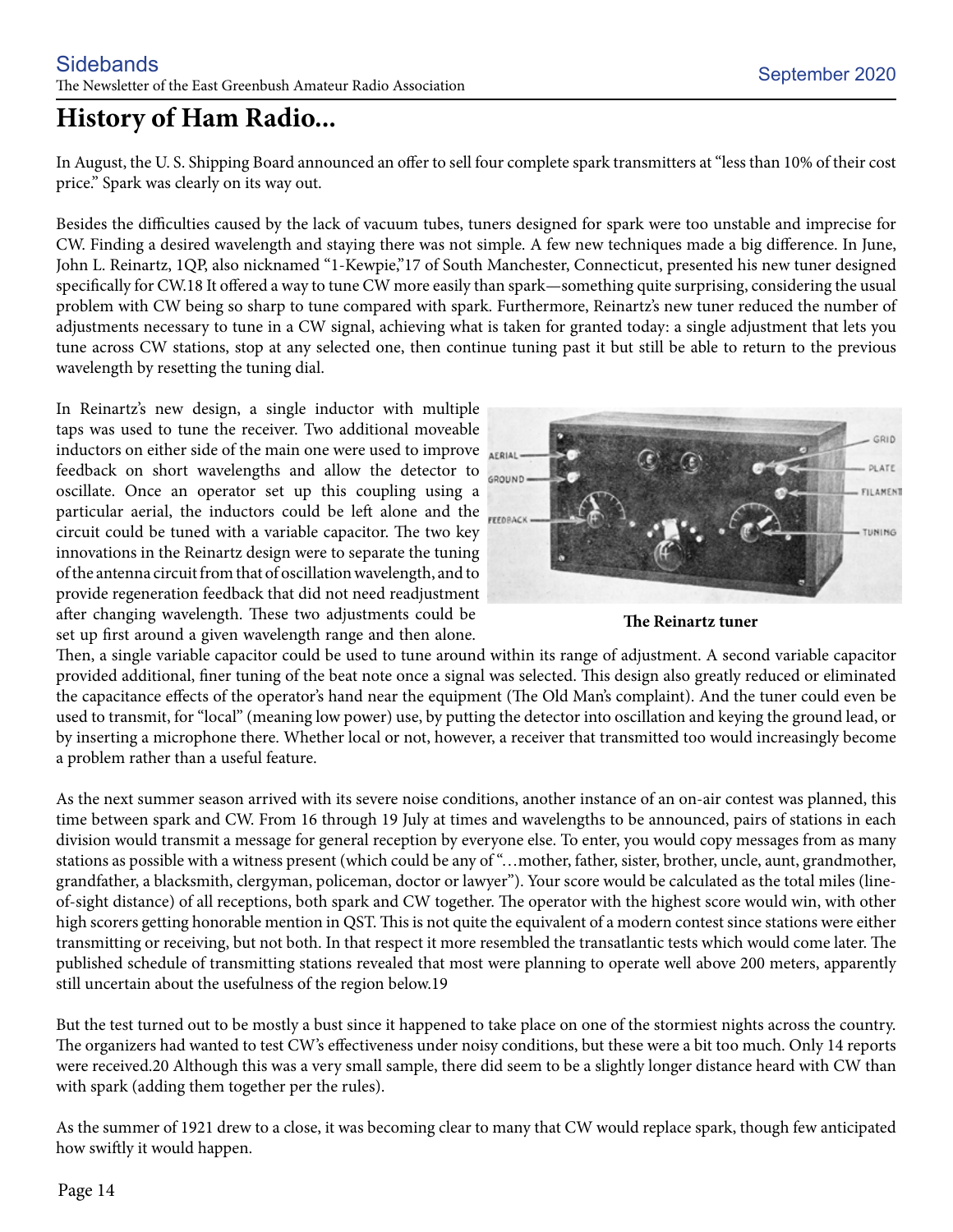## **Tech Classes Move Online**

By Dan Romanchik, KB6NU



I've been teaching ham classes for more than a dozen years now. My specialty has been the one-day Tech class. In this type of class, you review all of the questions in the question pool with the students over the course of six to eight hours, and then immediately give them the test before they can forget anything.

I would hold these classes three or four times a year and regularly have 20 – 30 students in each class. The pandemic, of course, has put the kibosh on these classes. The last one I taught was in January.

Frankly, I was wondering if I'd ever teach one again. But a little over a month ago, I was approached by a fellow in Portland, Oregon about teaching an online class for some folks that he'd corralled there. After giving it some thought, I said yes.

So, now, in place of face-to-face classes, I'm teaching online Tech classes. There are pluses and minuses to this approach One negative is that I miss the face-to-face interaction with the students. On the plus side, teaching online allows me to offer classes more frequently. My first was in June. Last week, I completed the second class, and in August, I will teach a third class.

I have had to make some changes to the format. Making people sit in front of a computer for six hours or more seemed like cruel and unusual punishment. So, instead of a one-day class, the online class consists of four, two-hour sessions, spanning two weeks: • Session 3

| $\bullet$ Session 1                               | Amateur Radio Signals                     |
|---------------------------------------------------|-------------------------------------------|
| <b>Electrical Principles</b>                      | <b>Electrical Safety</b>                  |
| Electronic Components and Circuit Diagrams        | Amateur Radio Practices and Station Setup |
| $\bullet$ Session 2<br>Radio Wave Characteristics | • Sessions $4$                            |
|                                                   | <b>Station Equipment</b>                  |
| Antennas and Feed Lines                           | <b>Operating Procedures</b>               |
|                                                   | Rules and Regulations                     |

This seems to be working out pretty well. I'm using Zoom, and most people have been able to attend without too much hassle. To simulate the whiteboard that I use extensively in the face-to-face class, I'm using the Autodesk Sketchbook program (https://www.sketchbook.com/) and sharing my screen with the Zoom meeting attendees. To write on the "whiteboard," I'm using a Gaomon M10K2018 drawing tablet.

Sketchbook allows me to build up a document in layers, and the result is kind of a hybrid PowerPoint presentation and whiteboard. I can make layers appear when I start discussing a particular topic and then write over them. For example, when I go over the questions that use Ohm's Law to calculate current in a circuit, I display the later with " $E = I x R$ " and on a second layer, show how to calculate the answers to the questions

To take the test, students have to sign up for an online test session. Fortunately, several VE groups are offering online, remote testing. To sign up for one of these sessions, all students have to do is go to https://hamstudy.org/sessions. For the first two classes, the W5YI VEC scheduled a special test session.

I foresee teaching these classes monthly until the demand wanes. The next class will start on Monday, August 3. To register for the class, go to https://www.kb6nu.com/product/next-online-tech-class/. To find out when these classes will take place in the future, potential students can sign up for my mailing list by going to https://landing.mailerlite.com/webforms/landing/ m6l6t4.

**About the author:** Dan Romanchik, KB6NU, is the author of the KB6NU amateur radio blog (KB6NU.Com), the "No Nonsense" amateur radio license study guides (KB6NU.Com/study-guides/).